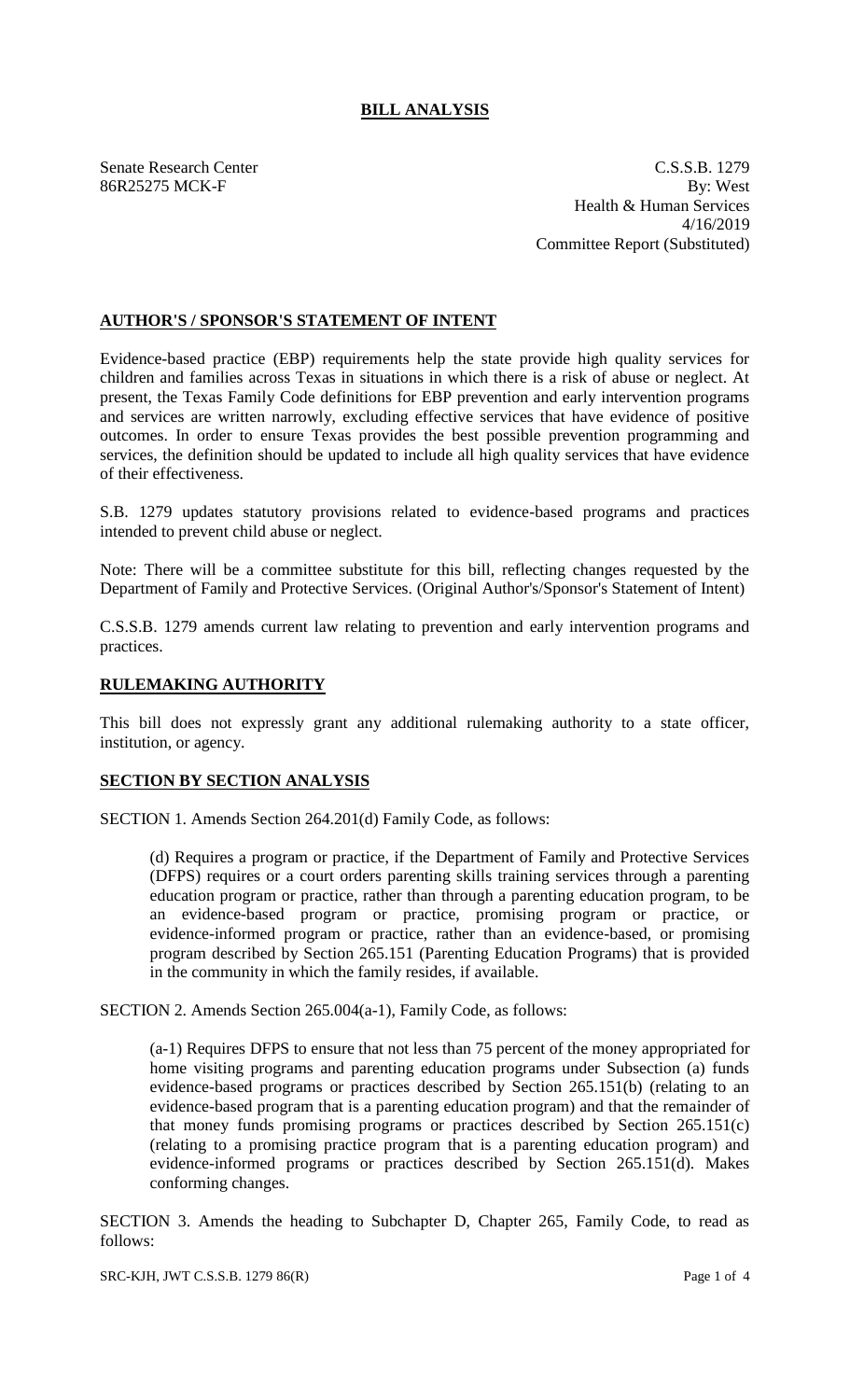### SUBCHAPTER D. EVIDENCE-BASED PROGRAMS AND PRACTICES

SECTION 4. Amends the heading to Section 265.151, Family Code, to read as follows:

Sec. 265.151. REQUIREMENTS FOR PROGRAMS AND PRACTICES ON EVIDENCE-BASED SPECTRUM.

SECTION 5. Amends Section 265.151, Family Code, by amending Subsections (b) and (c) and adding Subsection (d), as follows:

(b) Provides that an evidence-based program or practice is a program or practice that, rather than providing that an evidence based program is a parenting education program that:

 $(1)$ – $(2)$  makes no changes to these subdivisions;

(3) has demonstrated significant positive outcomes, rather than short-term and long-term outcomes;

(4) is listed as an evidence-based program or practice by a nationally recognized clearinghouse associated with a state or federal agency or an institution of higher education or, during the preceding 10 years, has been subject to an external evaluation that showed positive results and was published in peer-reviewed literature. Deletes existing text providing that an evidence-based program is a parenting education program that has been evaluated by at least one rigorous, random, enrolled research trial across heterogeneous populations or communities with research results that have been published in a peer-reviewed journal;

(5) and (6) make nonsubstantive changes to these subdivisions;

(7) is associated with a national organization, institution of higher education, or national or state public health institute; and

(8) demonstrates substantial connections to other community-based services.

(c) Makes a conforming change and provides that a promising program or practice is a parenting education program or practice that:

(1) makes no changes to this subdivision;

(2) is listed as a promising program or practice by a nationally recognized clearinghouse associated with a state or federal agency or an institution of higher education, or during the preceding 10 years, has been subject to an external evaluation that showed positive results and was published in peer-reviewed literature. Deletes existing text that provides that a promising practice is a parenting education program that has been evaluated by at least one outcome-based study demonstrating effectiveness or random, controlled trial in a homogeneous sample;

(3) makes no changes to this subdivision;

(4)–(5) makes nonsubstantive changes; and

(6) demonstrates substantial connections to other community-based services.

(d) Provides that an evidence-informed program or practice is a program or practice that:

(1) combines well-researched interventions with clinical experience, ethics, and client preferences and culture to guide and inform the delivery of treatments and services;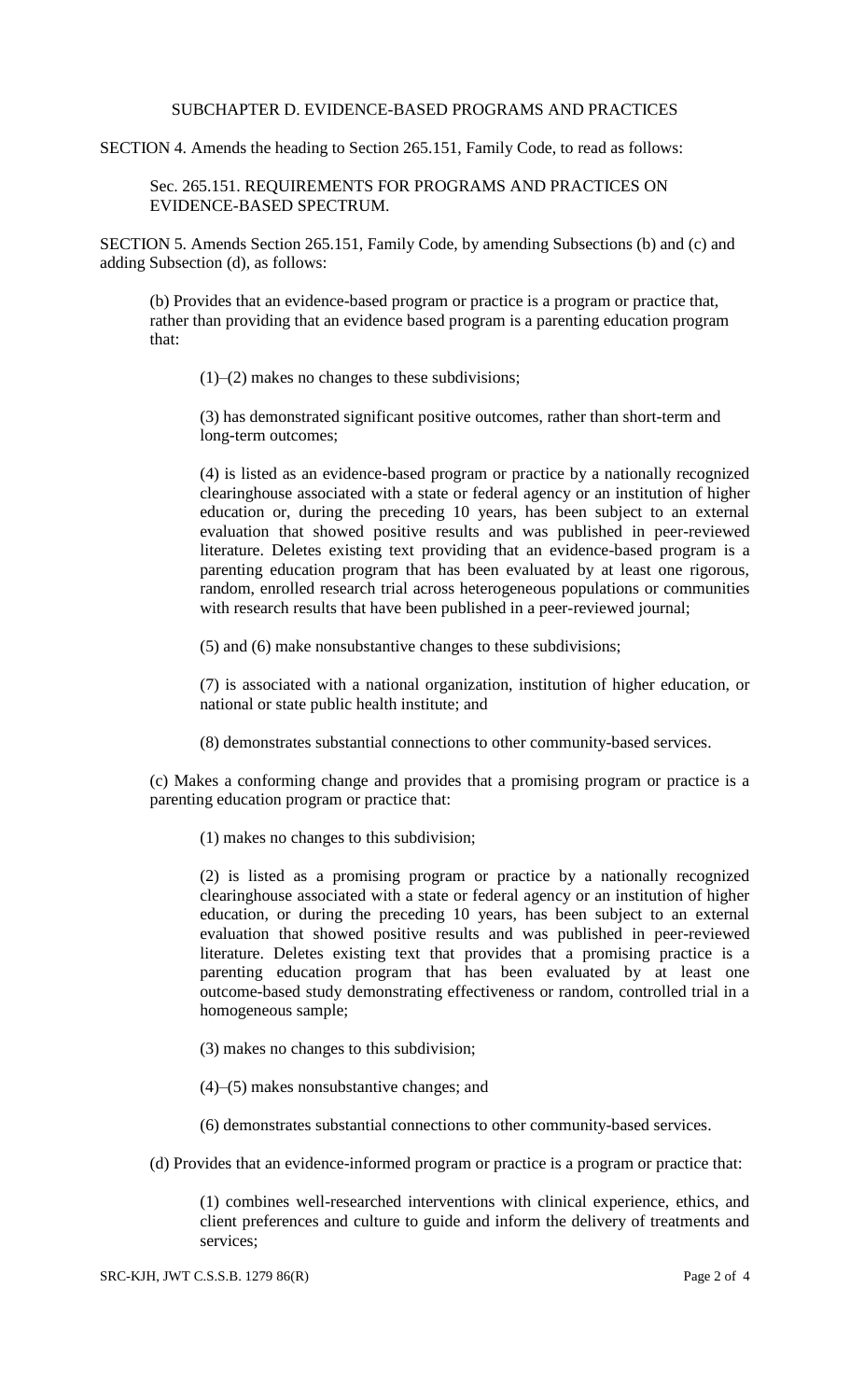(2) has an active impact evaluation program or demonstrates a schedule for implementing an active impact evaluation program;

(3) substantially complies with a program or practice manual or design that specifies the purpose, outcome, duration and frequency of the program or practice services; and

(4) employs well-trained and competent staff and provides continual relevant professional development opportunities to the staff.

SECTION 6. Amends Section 265.152, Family Code, as follows:

Sec. 265.152. New heading: OUTCOMES OF PREVENTION AND EARLY INTERVENTION PROGRAMS AND PRACTICES. Requires DFPS to ensure that a prevention and early intervention program or practice, rather than a parenting education program, provided under this subchapter, rather than chapter, achieves favorable behavioral outcomes in at least two of the following areas:

(1) makes no changes to this subdivision;

(2) increased readiness for and participation and performance in school, rather than increased school readiness of children;

(3)–(4) makes no changes to these subdivisions;

(5) improved social-emotional development of children and youth, rather than improved social-emotional development of children;

(6) increased protective factors, including nurturing, bonding, and other parenting skills, rather than improved parenting skills, including nurturing and bonding;

(7) makes no changes to this subdivision;

(8) reduced parental or youth involvement and support, rather than reduced parental involvement and support;

(9) increased paternal involvement and support;

(10) improved maternal and child health; and

(11) increased protective factors for youth.

SECTION 7. Amends Section 265.153, Family Code, as follows:

Sec. 265.153. New heading: EVALUATION OF PREVENTION AND EARLY INTERVENTION PROGRAMS AND PRACTICES. (a) Requires DFPS to adopt outcome indicators to measure the effectiveness of prevention and early intervention programs and practices provided under this subchapter, in achieving desired outcomes, rather than to measure the effectiveness of programs and practices provided under this chapter in achieving desired outcomes.

(b) Authorizes DFPS to work directly with the model developer of a prevention and early intervention program or practice, rather than a parenting education program, to identify appropriate outcome indicators for the program or practice and to ensure that the program or practice substantially compiles with the model.

(c) Requires DFPS to develop internal processes to share information with prevention and early intervention service providers, rather than parenting